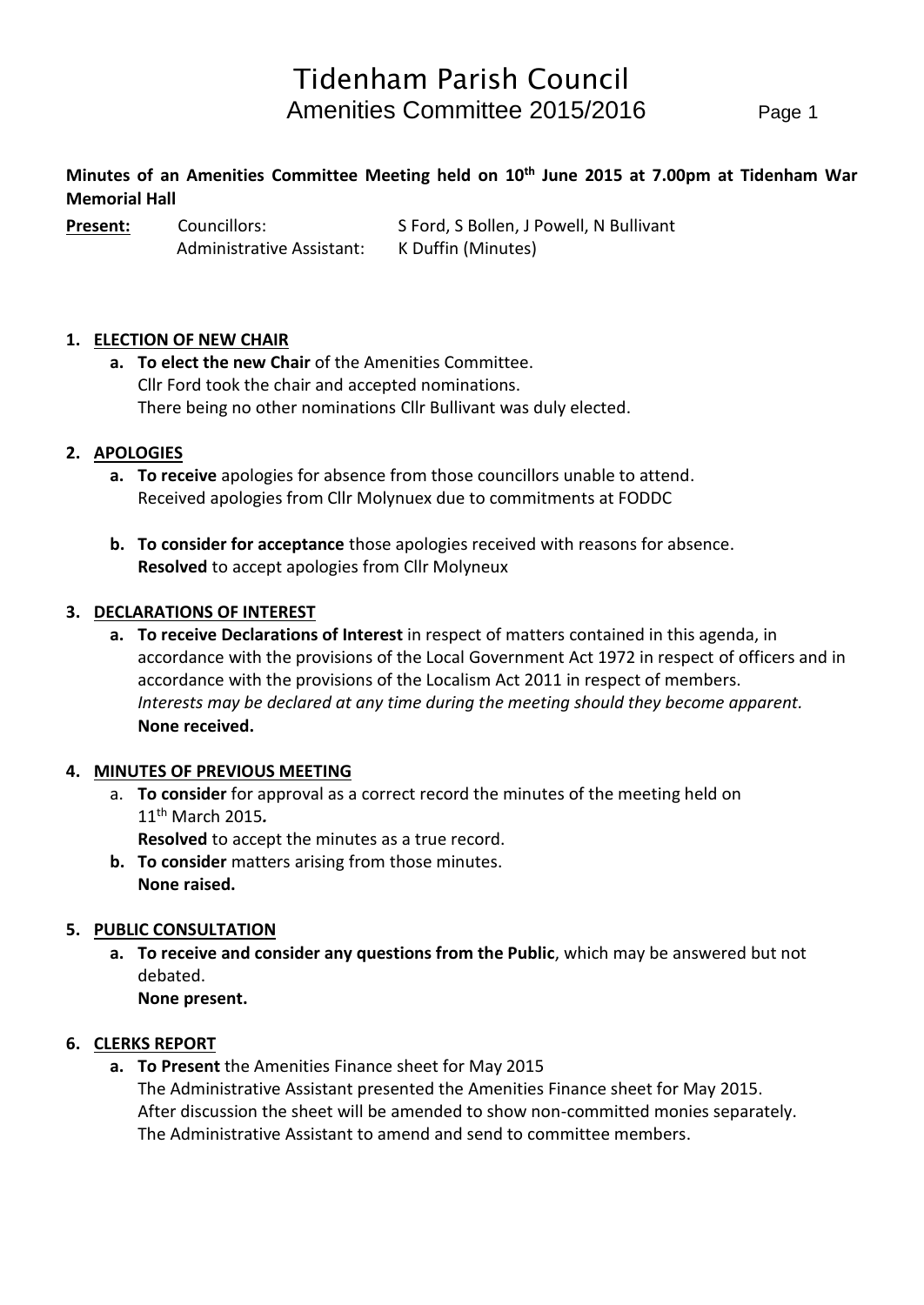## **b. To report** on the quality of grass cutting by Glebe Contracting

The Administrative Assistant reported on the complaints received at the start of the grass cutting season and how they have been resolved. The Administrative Assistant advised members that a credit note had been received by The Clerk*,* which he understood it to be 'about £300.00' to compensate for the missed cut at the Skate Park. Cllr Ford proposed that the invoice for March grass cutting now be paid but only upon confirmation of the credit note being in excess of £300.00.

## **c. To report** on the tree works by Greenfields

All tree works identified on the current report have been completed with the exception on two trees at Tidenham Church where the contractor was ordered to leave site by the Churchwarden who claimed that they didn't have the correct authority to do the work. See agenda item 7.a.i.

**d. To report** on the state of the Welsh Water works in Wyebank Road Welsh water contractors have stone-picked the site, remodelled the ground profile, replaced topsoil and sown grass as agreed.

The Administrative Assistant will liaise with the Clerk to collect rental monies up to the time of the first grass cut. Members were advised that at a site meeting TPC had suggested to WW that they may wish to employ TPC to grass cut the WW area.

#### **7. TO CONSIDER CHURCHYARD WORKS AND ISSUES**

#### **a. General**

**i. To report** on the situation with the Churches Officer regarding maintenance of churchyards and the need to apply for a 'Faculty' before works are undertaken. There is currently a stalemate whereby the Churches Officer (with the authority of the Archdeacon) has stipulated that the 'guidance' supplied by him is adhered to and a 'Faculty' is requested for all works. The Parish have asked for the relevant legislation (rather than guidance) but so far nothing has been supplied. Meanwhile two trees which need to be felled according to the tree report remain standing at the instruction (and the responsibility) of the Church's Officers.

**Cllr Bullivant** has volunteered to speak with the Vicar to see if the deadlock can be broken. The Administrative Assistant will write a formal letter to the Churches Officer restating the current situation and requesting the relevant legislation.

It was also resolved that Councillor Ford be supplied with hard copy extracts from the tree report of Tidenham church together with a covering letter addressed to Mr. R. Martin for hand delivery by Mr. Ford.

**The Administrative Assistant** was also asked to write to Reverend David Treharne pointing out the presence of a dangerous (dead) tree of some 60 feet height at St. Michael & All Angels church (Chase church).

**ii. To report** on the gravestone 'topple testing' training Only two of the original four members trained remain in the council. **The Administrative Assistant** to arrange training of all Amenities members during August.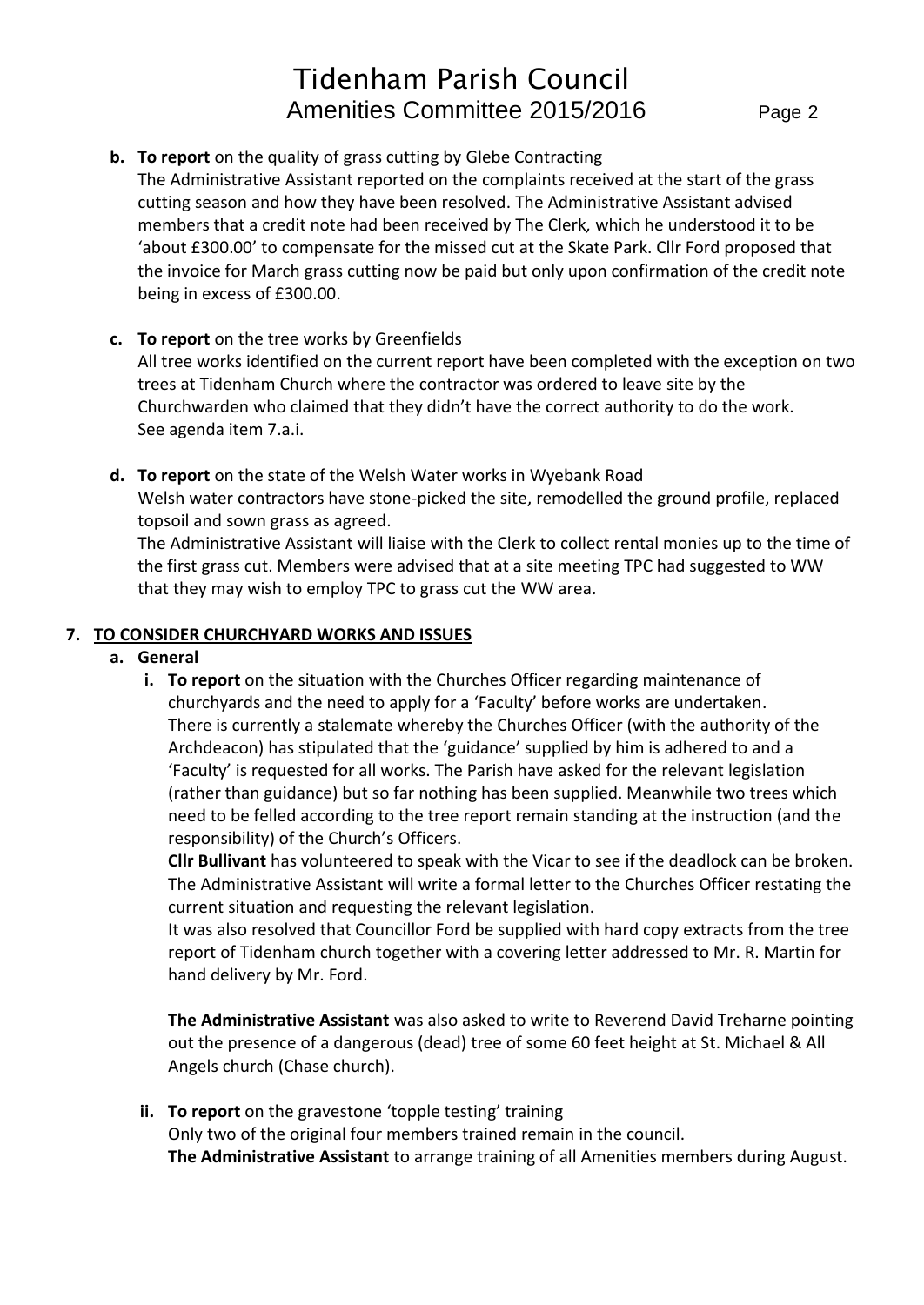- **iii. To report** on the Spring programme to be carried out by Green Grafter at churchyards **The Administrative Assistant** has requested that the work be carried out in the near future.
- **b. St. Luke's Church Nothing to report**
- **c. Tidenham Church Nothing to report**
- **d. Beachley Church Nothing to report**

## **8. TO CONSIDER PLAY AREA ISSUES**

- **a. General**
	- **i. To report** on Annual Play Area Safety testing Safety testing by ROSPA has been requested during June 2015 at a maximum cost of £600 (inc VAT) based on their pricing structure of £65 + VAT per site (up to five item of play equipment) plus £3 + VAT for each additional item. **Resolved** to accept the ROSPA quote.
- **b. War Memorial recreation ground Nothing to report**

## **c. Dane's Hill recreation ground**

**i. To report** on monthly inspection Perimeter gate will not self-close. **Resolved** to monitor the situation and take action after the safety report in June.

#### **d. The Skate park Nothing to report**

- **e. Sedbury Hall** 
	- **i. To report** on the broken waste bin at the rear of the hall The bin is now repaired
	- **ii. To report** on the broken fence at the rear of the chip shop **The Administrative Assistant** has written to Two Rivers showing the deeds which state the Parish Council is not responsible for the fence in question. So far there is no reply. **The Administrative Assistant** will make efforts to make contact with Two Rivers over the matter.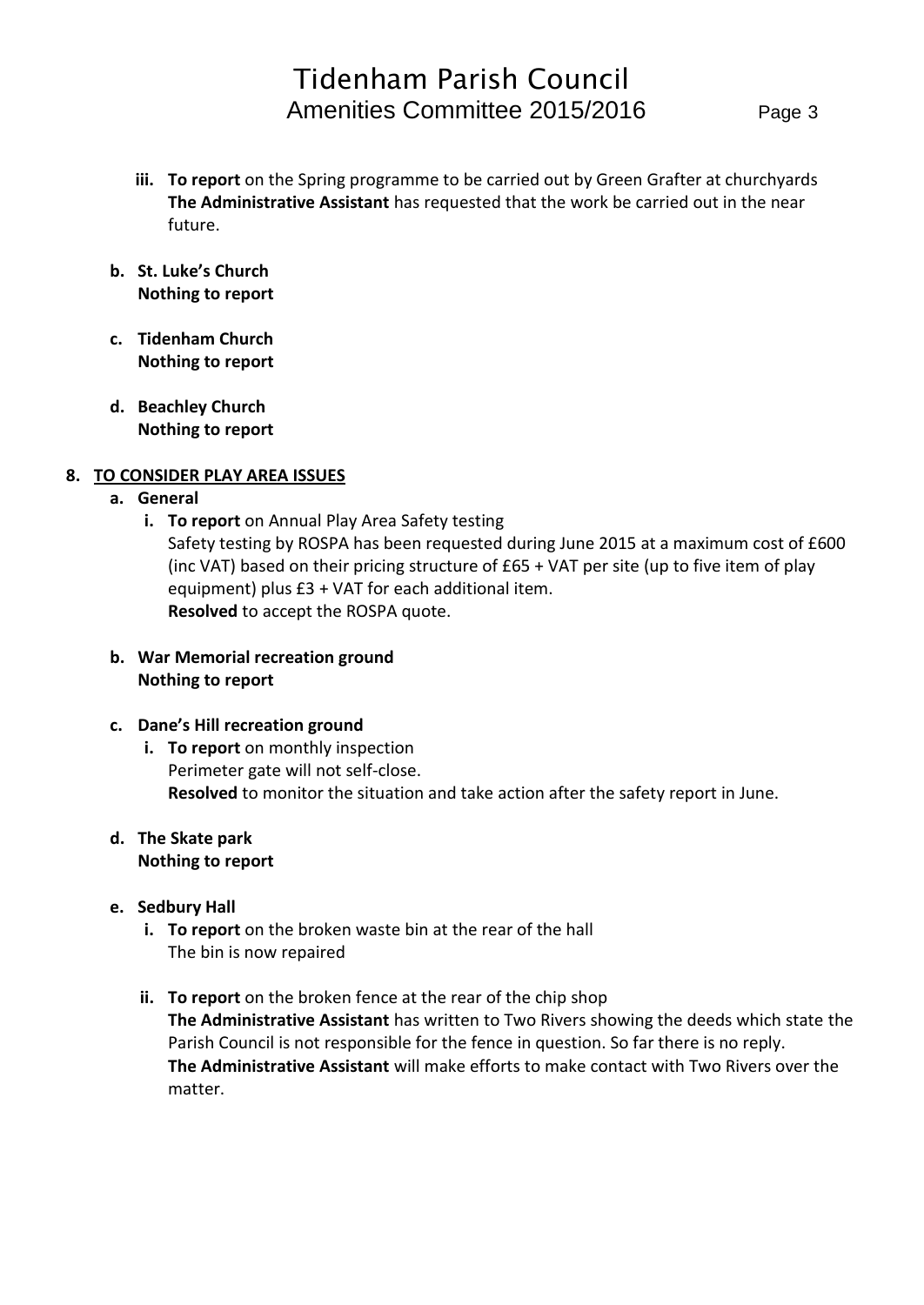**iii. To report** on the 'boundary creep' from the dwelling next to the hall The boundary fence of the house next to the hall seems to have been moved about one metre inside the boundary of the hall. **The Administrative Assistant** has written to Two Rivers to highlight the issue and arrange a

site visit. So far there is no reply. Hewill make efforts to make contact with Two Rivers over the matter.

**iv. To report** on monthly inspection Loose matting on see-saw at front **The Administrative Assistant** reports that the matting is acceptable and the situation should be monitored. Bench Loose. The bolts securing the feet are loose. **The Administrative Assistant** to arrange repair.

## **f. Buttington Road play area**

**i. To report** on monthly inspection No padlock on wide gate **Resolved** to replace the chain and padlock up to a maximum of £20

## **g. Woodcroft play area**

**i. To report** on monthly inspection Cracked safety floor under swings **The Administrative Assistant** to monitor pending safety checks in June

## **9. TO CONSIDER OPEN SPACE ISSUES**

- **a. Shirley's Grove**
	- **i. To consider** the quotations received for bramble & undergrowth control and for provision of a gate and fencing
	- **ii. Resolved** to accept the quote for £510 +vat (£612) to supply and install a kissing gate and fencing.
	- **iii. Resolved** to decline a quote for £2445 (no vat) to cut down shrub growth. **The Administrative Assistant** to source other quotes in line with agreed scheme of works.

## **b. Bus shelter at Stroat**

- **i. To consider** three quotes for the supply and installation or repair of a new bus shelter to replace the damaged one at Stroat.
- **ii. Resolved** to accept the quote of £315 (no vat) to repair the existing shelter.

## **c. Dog Waste Bins**

**i.** To consider damaged dog bin in King Alfred's Rd and the up keep of dog bins in general **Resolved** to reconsider after the Asset Register review is complete (see agenda item 10).

## **10. ASSET REGISTER**

- **a. To consider** updating the Asset Register
	- **Resolved** for the Administrative Assistant and Cllr Bullivant to carry out a full review of the